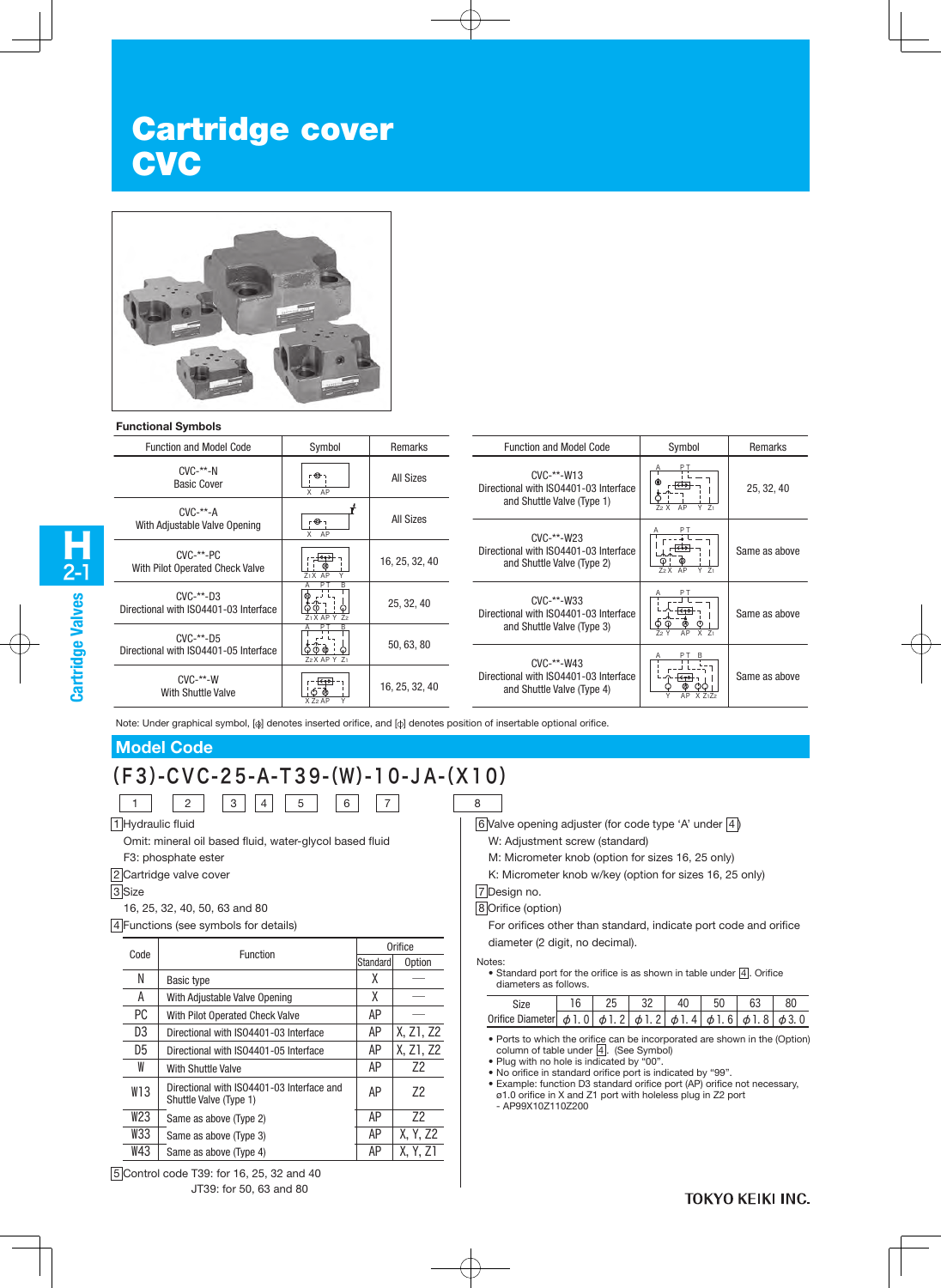#### **Specifications**

| Model<br>Code | Size | Max.<br>Working<br>Pressure<br>MPa | Weight<br>kq |
|---------------|------|------------------------------------|--------------|
|               | 16   |                                    | 0.8          |
|               | 25   |                                    | 1.8(2.5)     |
|               | 32   | 21                                 | 3.8(4.5)     |
| <b>CVC</b>    | 40   | $(*35)$                            | 6. 0         |
|               | 50   |                                    | 9.7          |
|               | 63   |                                    | 20           |
|               | 80   |                                    | 24           |

| Size | $A^*$ | $B^*$    | $\mathsf{A}^*$ | D  | E | $F^*$ | G  | $H^*$ | $\mathbf{r}$ | $\mathbf{r}$ | К    |    | M  | N  | P  | <b>Mounting Bolts</b><br>(Included) | Tightening<br>Torque Nom |
|------|-------|----------|----------------|----|---|-------|----|-------|--------------|--------------|------|----|----|----|----|-------------------------------------|--------------------------|
| 16   | 65    | 23       | 46             | 13 | 4 | 3     | 35 | 14    |              | 3            | 87   | 10 | 22 |    |    | $M_8 \times 40$                     | $31.5 \sim 38.5$         |
| 25   | 85    | 29       | 58             | 8  | 4 | 3     | 42 | 5     |              | 4            | 95   | 10 | 22 | 39 | 57 | $M12 \times 40$                     | $99 - 121$               |
| 32   | 102   | 35       | 70             | _  | 4 | 3     | 51 | 25    |              | 4            | 87   | 10 | 22 | 49 | 60 | $M16 \times 55$                     | $153 - 187$              |
| 40   | 125   | 42.5     | 85             | -  | 4 | 3     | 61 | 25    |              | 4            | 107  | 10 | 22 | 58 | 58 | $M20 \times 60$                     | $450 - 550$              |
| 50   | 140   | 50       | 100            | -  |   | 3     | 70 | 35    | 8            | 6            | 128  | 15 | 36 | 68 | -- | $M20 \times 80$                     | $522 - 638$              |
| 63   |       | 180 62.5 | 125            | _  |   | 3     | 86 | 42    | 8            | 6            | 151. |    | 41 | 83 | _  | $M30 \times 90$                     | $1080 - 1320$            |

Note: \* denotes common dimensions.

\* Consult Tokyo Keiki in case specifications

call for 35 MPa maximum working pressure.

\* Weight in ( ) for W13 through W43.

## **Dimensions**











CVC-\*\*-D3 CVC-\*\*-D5 CVC-\*\*-W13/W23/W33/W43